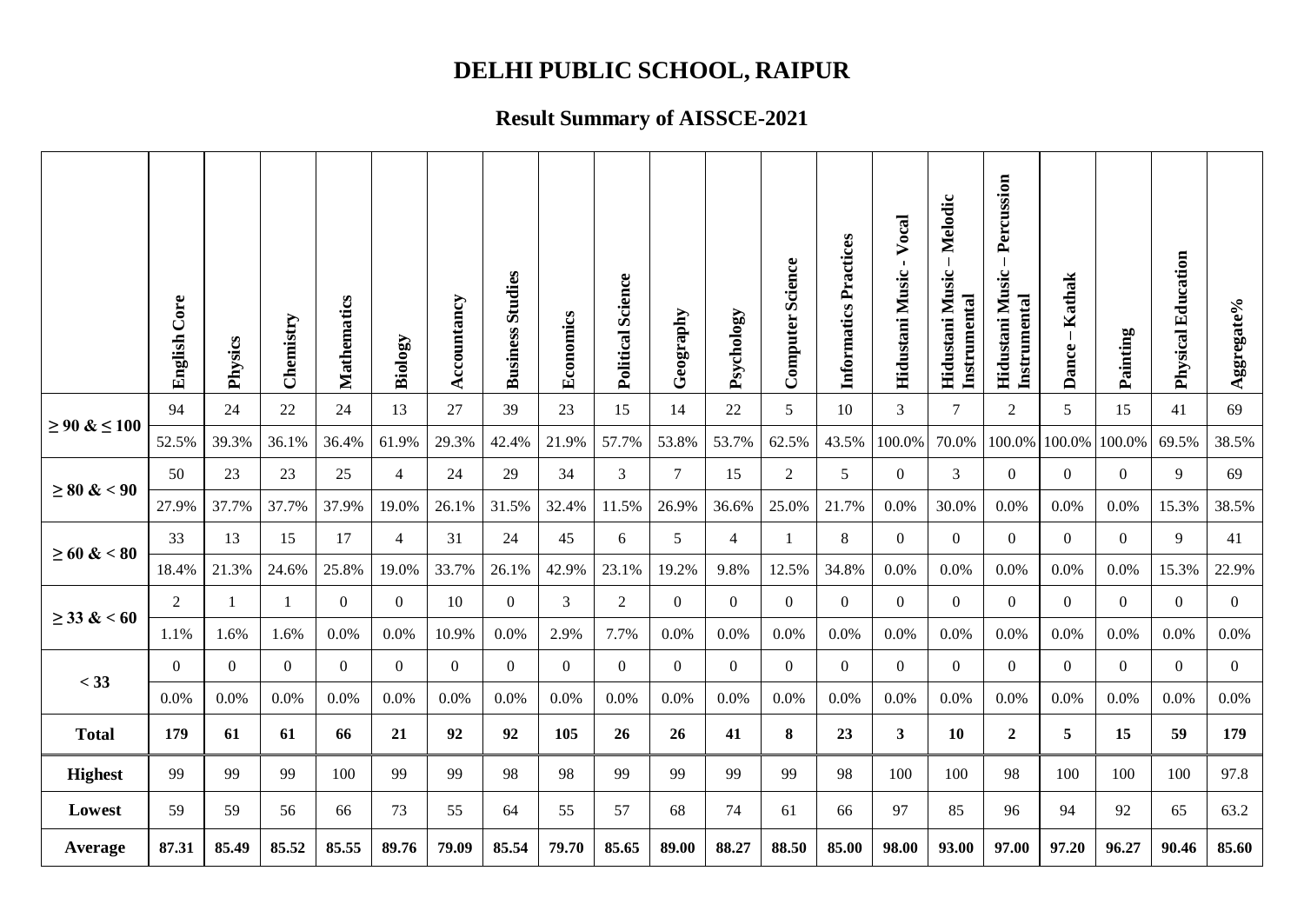### **Overall Toppers**

| <b>Position</b> | <b>Name</b>                       | Aggregate%<br>(Main 5 subjects) |
|-----------------|-----------------------------------|---------------------------------|
| <b>First</b>    | Neha Kariya<br>Juhi Jain          | 97.8                            |
| <b>Second</b>   | Abhijit Upadhyay                  | 97.6                            |
| <b>Third</b>    | Eti Dandekar<br>Divyanshu Dwivedi | 97.4                            |

#### **Stream Toppers**

|                 | <b>Science</b>                    |                                 |                  | Commerce                              | <b>Humanities</b>                      |                                 |  |  |
|-----------------|-----------------------------------|---------------------------------|------------------|---------------------------------------|----------------------------------------|---------------------------------|--|--|
| <b>Position</b> | <b>Name</b>                       | Aggregate%<br>(Main 5 subjects) | <b>Name</b>      | Aggregate%<br>(Main 5 subjects)       | <b>Name</b>                            | Aggregate%<br>(Main 5 subjects) |  |  |
| First           | Neha Kariya                       | 97.8<br>Juhi Jain               |                  | Ananya Pandey<br>97.8<br>Madhuri Nair |                                        | 96.4                            |  |  |
| Second          | Abhijit Upadhyay                  | 97.6                            | Vanshika Agrawal | 97                                    | Rajeshwari Singh<br>Shikhar Paul Kujur | 95.6                            |  |  |
| <b>Third</b>    | Eti Dandekar<br>Divyanshu Dwivedi | 97.4                            | Tanya Agrawal    | 96.8                                  | Chinmayee Wakhale                      | 95.4                            |  |  |